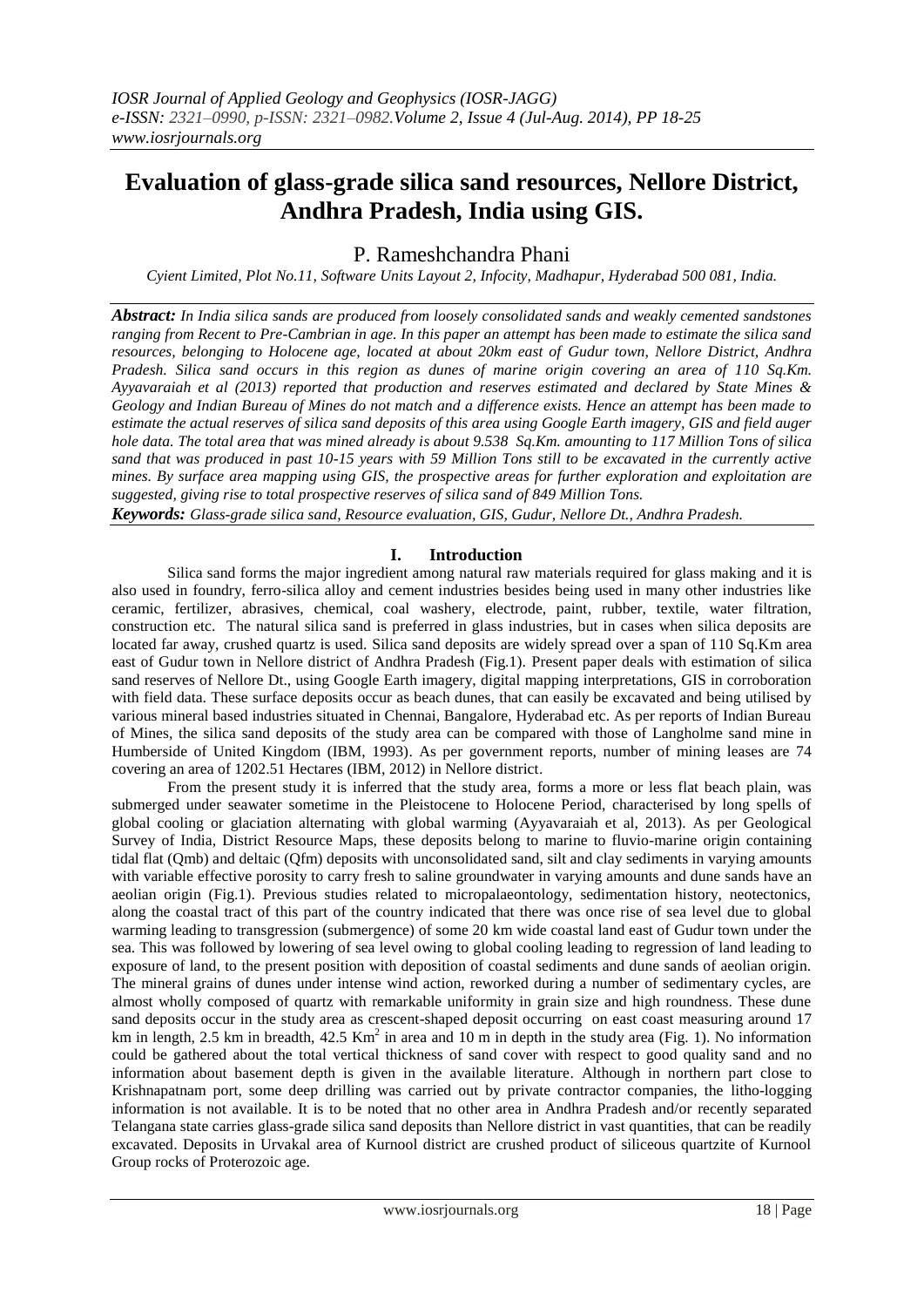

**Figure 1.** Location and Google Earth image showing study area, 20 km east of Gudur.

# 1.1 Glass-grade sand specifications

The glass industry is the most important consumer of silica sand, although the mineral is consumed in many other sectors of the economy. Geochemical and granulometric industry specifications prescribed by Indian Bureau of Standards for silica sand for glass making is given in Table 1 & 2. Grades other than Table 1& 2 are low in purity. However these specifications vary for each factory depending upon the plant size, capacity, machinery and product requirements. Typically the grade is determined by the iron content of the sand in the ground. Very low iron sands naturally are white or off-white.

Table 1. Indian Standard specifications for glass making sands- 2<sup>nd</sup> Revision (IS 488: 1980)

| <b>Characteristic</b>                 | <b>Specification</b>              |         |                 |                                   |  |
|---------------------------------------|-----------------------------------|---------|-----------------|-----------------------------------|--|
| $(\%$ by mass)                        | <b>Special</b>                    | Grade-I | <b>Grade-II</b> | <b>Grade-III</b>                  |  |
|                                       | Grade                             |         |                 |                                   |  |
| LOI Max.                              | 0.5                               | 0.5     | 0.5             | 0.5                               |  |
| SiO <sub>2</sub> (Min.)               | 99.0                              | 98.5    | 98.0            | 97.0                              |  |
| Fe <sub>2</sub> O <sub>3</sub> (Max.) | 0.02                              | 0.04    | 0.06            | 0.10                              |  |
| $Al_2O_3(Max.)$                       | $\frac{d\mathbf{x}}{d\mathbf{x}}$ | 冰       | $*$             | 1.5                               |  |
| $TiO2$ (Max.)                         | 0.1                               | 0.1     | 0.1             | $\frac{d\mathbf{x}}{d\mathbf{x}}$ |  |
| MnO, CuO, $Cr_2O_3$                   | To pass the test                  |         |                 |                                   |  |

\*Shall be as agreed to between the purchaser and supplier.

Special grade refers to raw material for glass making. Grade I, for the manufacture of container glass, etc. Grade II, for the manufacture of container glass with slight tint, and Grade III, for coloured glasses.

| <b>Grain-size</b>                               | % by weight |
|-------------------------------------------------|-------------|
| $+1$ mm sieve                                   | Nil         |
| $+600$ micron IS sieve (max.)                   |             |
| $-600$ micron but $+300$ micron IS sieve (max.) | 50.0        |
| 125 micron IS sieve (max.)                      |             |

**Table 2.** Granulometric specifications for glass grade sand.

The physical specifications of silica sand specifies that silica sand shall be fairly free from contamination like clay material, pebbles and other extraneous matter. The sand should not contain more than 4% moisture. The study area in in Nellore district is endowed with varied grades and qualities of silica sand deposits that suit the above criteria, w.r.t. industry requirements. (IS 488: 1980).

# **II. Study Area & Methodology**

The Nellore silica sand deposits are confined exclusively to the coastal zone between the Upputeru and Swarnamukhi rivers in Nellore district between North Latitudes 14°02' and 14°10' and East Longitudes 79°51' and 80°09' in the 1:50K Survey of India restricted topographic maps 57 N/16 and 66 C/1.The three major silica sand mining locations in the study area are shown in Fig.1. Google Earth imagery was captured, stitched to form a mosaic and georeferenced before various image elements were digitally mapped using ESRI ArcGIS version 10.1. Based on tone, texture and local knowledge sand deposit boundaries, strand lines and various land use patterns were delineated and thus surface area mapping was carried out. Prospective zones with and without vegetation cover were delineated and resources for both of these categories were calculated by considering parameters like volume and specific gravity. A general thickness of 8 meters is considered to calculate the resources.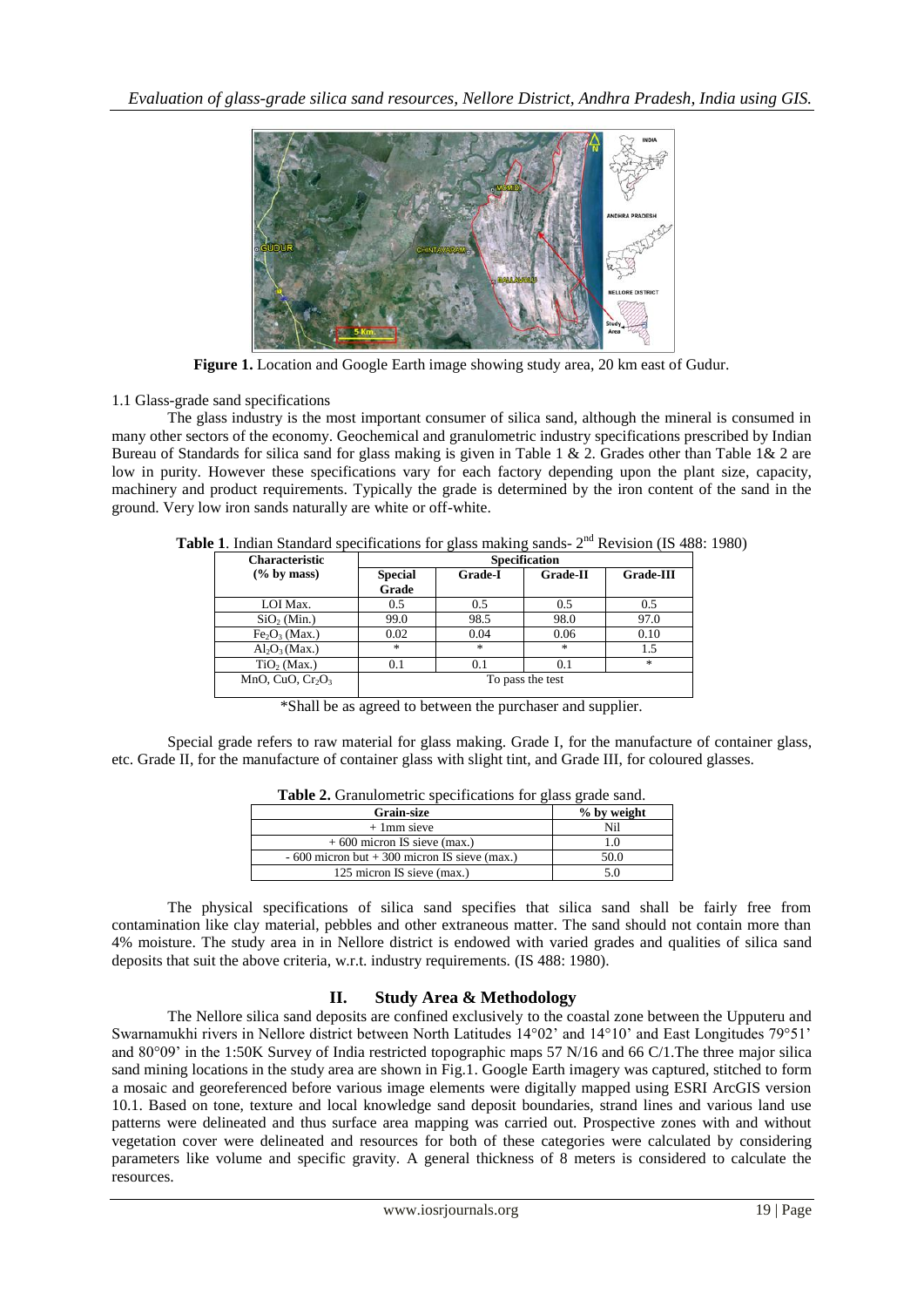Features thus mapped were limitedly ground-checked. Granulometric and geochemical data covering entire area, which were collected by local mining agencies was used in this study. Sampling was done using manual auger of 6 inch diameter to a depth minimum 1.5 to 4 meters. Auger holes were placed in plain lands which are devoid of dunes. The material yielded by auger-holes was composited to form four bulk samples with respect to Momidi, Eruru, Chintavaram and Ballavolu areas. These composite samples were analyzed for granulometry and geochemistry. Thickness of different layers was compiled from auger test hole logs to understand the depth and thickness of strata in areas marked as prospective zones, profiles were plotted and thus resources were estimated.

#### 3.1 General

## **III. Discussion**

Silica sand mines can be identified very easily in the high-resolution Google Earth open web-source, from their characteristic grid pattern with alternating bands of sand (white) and the exposed groundwater in mined portions (black) exhibiting linear scrapings (Fig.2). In Google Earth, recently excavated or active mines appear in lighter tone due to recent water table upwelling whereas deeper/idle mines that have touched organic rich layer appear in darker one. An example from Momidi area referring to this aspect showing image signature of active and idle mines is shown in Fig.2. Some photographs of mines where in water table is punctured at a very shallow depth of 1 meter and heaps of sieved sand are shown in Fig. 3. Various features related to mining activity delineated from the large scale Google Earth image in the study area (Fig. 4), are listed in Table 3. Resource area is interpreted visibly by studying the image elements. The methods of mining of silica sand adopted however are such that it is difficult to mine once the water table is reached. Because of high groundwater yield, the water table cannot be also lowered by pumping (Ayyavaraiah et al, 2013).



**Figure.2.** Google Earth image showing deeper/idle mines (1) and active/recent mines (2) of Momidi area. Tonal change between old and new excavation can be noticed.

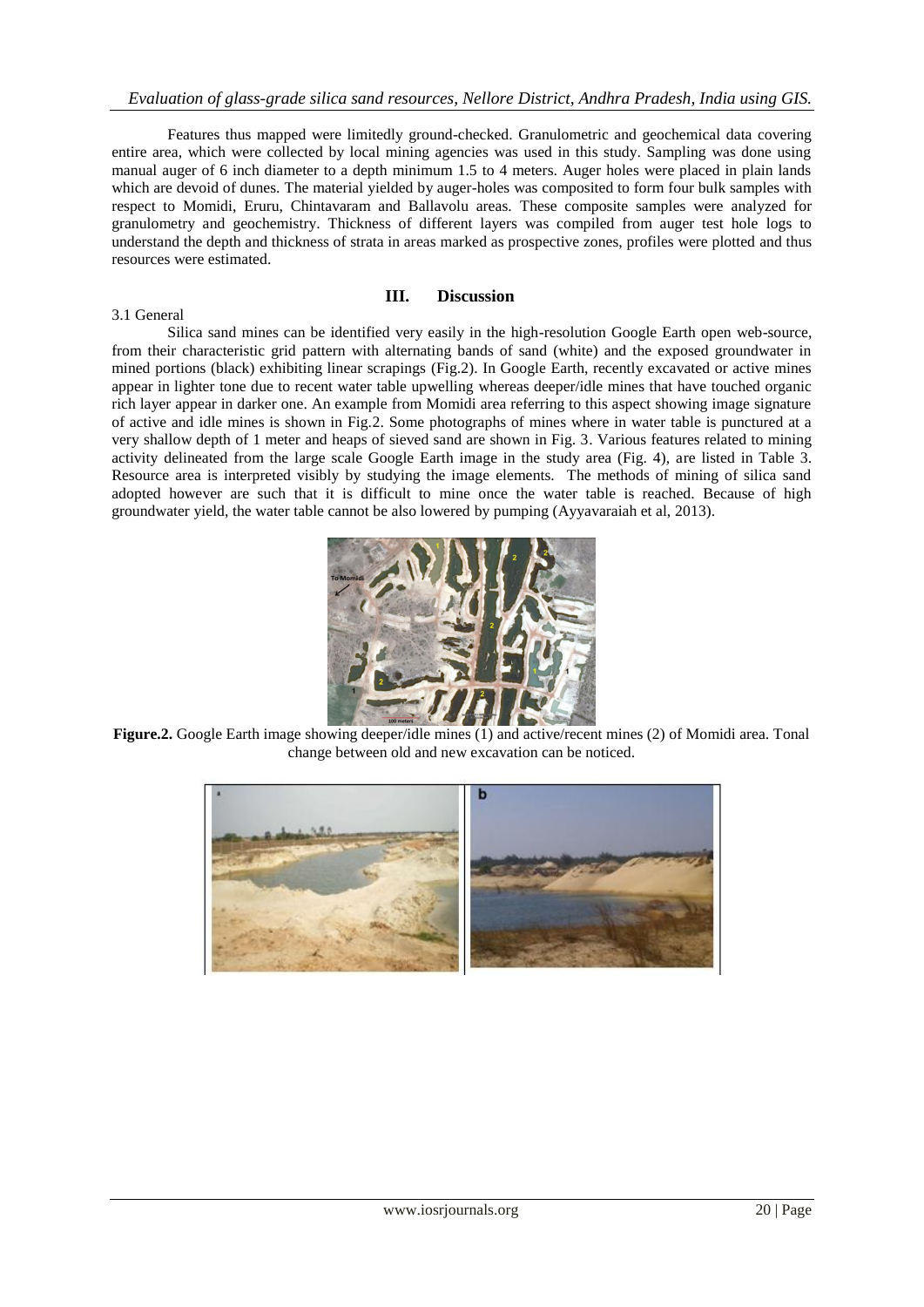

**Fig. 3** Field photographs showing silica sand. a) active/ recent mine (Source: Ayyavaraiah et al) b) groundwater perched to surface after excavation, dunes in back drop c) sieved sand in heaps d) heaps of glass grade white sand. (Source: D.S. Sands).

Manual auger sampling revealed that most of the silica sand in this area occurs to a depth of 10 m containing sand layers of different qualities, while the water table lies at a depth of 1-2 meters from the ground level. Within the 10m thick sand blanket, different layers of sand occur. The generalised stratification revealed in EW sections with reference to localities Momidi, Chintavaram and Ballavolu is shown in Fig.5. The thickness of different sand layers is more or less equal throughout the area of the crescent.

The top veneer of 0 to 0.3 meters contains predominantly fine sand, silt and other drifted material with less quantities of useful sand; it is often mixed with dry wind-blown fine sand. The wet sand is coarser and less in iron content. Generalised thickness of sand layers visualised through auger sections is shown in Table 3.

The granulometry of Momidi and Chintavaram and geochemistry of washed composite samples of main mining localities of Momidi, Eruru, Chintavaram and Ballavolu are shown in Figure 6 & Table 4. From the granulometric analysis it is observed that these Holocene coastal sediments consist of sand, silt, clay and shell fragments in varying amounts with variable effective porosity to carry fresh to saline groundwater. Also



**Figure. 4.** Features interpreted from Google Earth image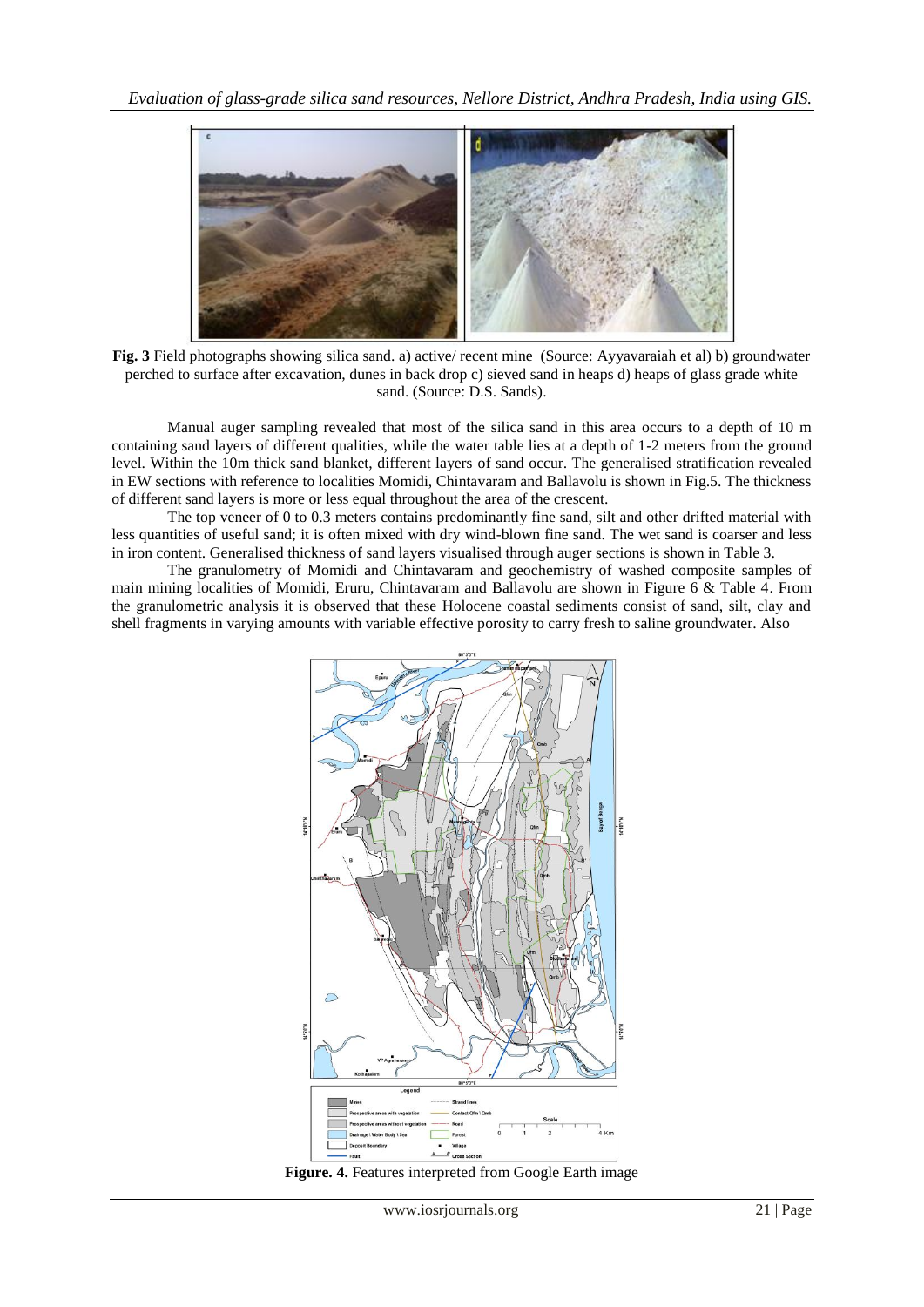

**Figure 5.** EW Profiles showing thickness of different layers.

| <b>Thickness range</b><br>Layer |                   | Organic<br>matter% | $Clay\%$ | Silt% | Sand% |  |
|---------------------------------|-------------------|--------------------|----------|-------|-------|--|
| average (meters)                |                   |                    |          |       |       |  |
| $0 - 0.3$                       | Surface sand      |                    | 15       | 20    | 60    |  |
| $0.3 - 1.2$                     | Dry sand          |                    |          | 10    | 85    |  |
| 1-2 meters Water table          |                   |                    |          |       |       |  |
| $1.2 - 6.1$                     | Wet sand          |                    | 10       | 10    | 90    |  |
| 6.1 to 6.5                      | <b>Black sand</b> | 20                 | 10       | 10    | 60    |  |
| 6.5 to 21<br>Coarse sand        |                   |                    | 10       |       | 90    |  |

**Table 3.** Generalised sand layer sequence in the study area.

The granulometry of Momidi and Chintavaram and geochemistry of washed composite samples of main mining localities of Momidi, Eruru, Chintavaram and Ballavolu are shown in Figure 6 & Table 4. From the granulometric analysis it is observed that these Holocene coastal sediments consist of sand, silt, clay and shell fragments in varying amounts with variable effective porosity to carry fresh to saline groundwater.



**Fig. 6.** Granulometry (Mesh size Vs. Weight% and Cumulative weight %) of Momidi & Chintavaram bulk samples.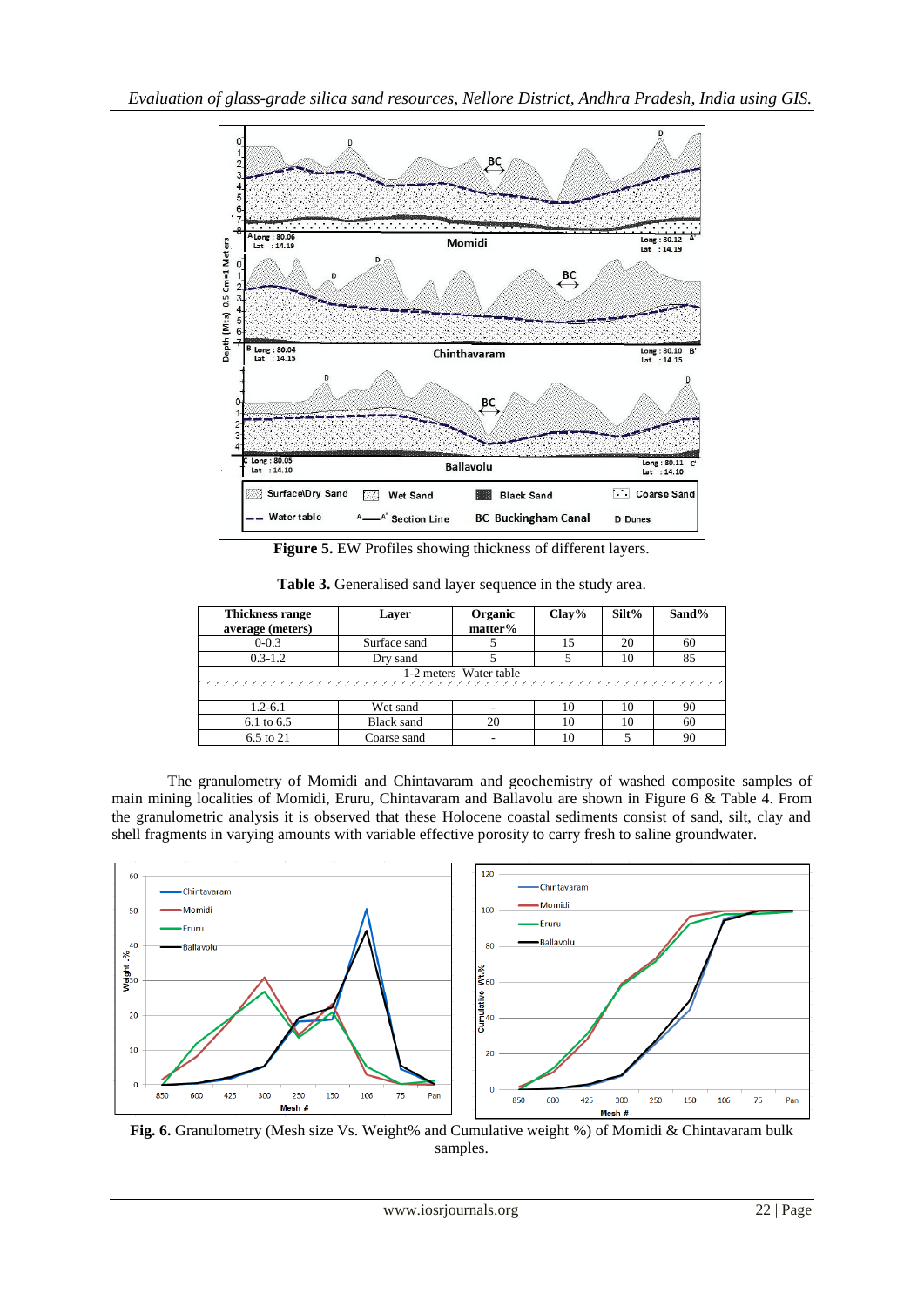| Area        | Grain-size%                        | Fe <sub>2</sub> O <sub>3</sub> % |      |                    |             | $K_2O\%$ |
|-------------|------------------------------------|----------------------------------|------|--------------------|-------------|----------|
|             | $(-600 \text{ to } +300 \text{µ})$ | Min.                             | Max. | TiO <sub>2</sub> % | $Al_2O_3\%$ |          |
| Momidi      |                                    | 0.08                             | 0.22 | 0.039              |             | 0.86     |
| Eruru       |                                    | 0.07                             | 0.25 | 0.035              | 1.65        | 0.8      |
| Chintavaram | 20                                 | 0.06                             | 0.13 | 0.04               | 1.56        | 0.77     |
| Ballavolu   |                                    | 0.02                             | 0.08 | 0.02               | l.25        | 0.64     |

**Table 4.** General grain-size and geochemical composition.

 $D_{50}$ , the median diameter or the value of the particle diameter at 50% in the cumulative distribution is calculated to be 126, 130 320 and 360 for Momidi Eruru, Chintavaram and Ballavolu sands respectively. The mineral grains of dunes under intense wind action, reworked during a number of sedimentary cycles, are almost wholly composed of quartz with remarkable uniformity in grain size and high roundness. High grain roundedness of these sediments indicates longer distances of transportation and high energy sedimentation environment. Deeper layers beyond the black sand layer are observed to be coarse-grained and rich in Fe<sub>2</sub>O<sub>3</sub> (1000-1500 ppm). Presence of fresh feldspar indicates low or negligible chemical alteration. Heavy mineral assemblages commonly include magnetite, ochreous haematite, ilmenite, kyanite, zircon tourmaline and chromite which indicate a metamorphic and igneous provenance comprising Archaean rock types like granite, khondalite, charnockite, dolerite and schists.

### 3. 2 Production

In India, Gujarat was the leading producer, accounted for 41% of the total production during the year2011-2012, followed by Andhra Pradesh (29%), Rajasthan (16%), Maharashtra (7%), Jharkhand (3%), Kerala and Uttar Pradesh (1% each) with remaining 2% production by Karnataka and Tamil Nadu. Although silica sand mines exist in parts of Guntur and Prakasam districts, Nellore silica sand accounts for around 99% of the entire state's production. According to Statistical profiles of minerals, in Nellore district silica sand supply from Momidi of the study area is recorded as the highest (IBM, 2013).

According to Ayyavaraiah et al (2013) the details of production reported by Indian Bureau of Mines and State Mines & Geology department are not identical. The year-wise production of Nellore silica sand from 2000-01 to 2010-11 as collected at the Office of the Assistant Director of Mines Geology, Nellore ranges from 0.39 million tonnes in 2001-02 to 1.91 million tonnes in 2010-11 with a mean of 0.97 thousand tonnes. In contrast, the production of Nellore silica sand as reported by the Indian Bureau of Mines is consistently lower. For example, IBM (2011b) reports production of Nellore silica sand in 2009-10 to be 948 thousand tonnes as against 1.5 million tonnes reported by the State Department of Mines and Geology. Thus the figure arrived at by the IBM is 63% of the figure of the State Department of Mines and Minerals. In the interest of people to have faith in the data furnished by the Government Departments, there is need for the sister Government Departments to report data of definitive nature without discrepancies (Ayyavaraiah et al, 2013).

As per the report of the Sub-Group on  $12<sup>th</sup>$  Plan, Planning Commission of India, the domestic demand of quartz and silica minerals is estimated at 3.15 million tonnes by 2011-12 and at 4.85 million tonnes by 2016- 17 at 9% growth rate. Average production percentage of silica sand solely from Nellore district amounts to about 36.72 out of total production in India (Table 5), from 2008 to 2012.

| INCREASED to $43,34,923$ Tomes (IDM, $2012$ ). |                 |           |           |           |  |  |
|------------------------------------------------|-----------------|-----------|-----------|-----------|--|--|
|                                                | 2008-2009       | 2009-2010 | 2010-2011 | 4011-2017 |  |  |
|                                                | Juantity tonnes |           |           |           |  |  |
| India                                          | 2836804         | талчки    | US1468    | 534925    |  |  |
| Andhra Pradesh                                 | 251780          | 958934    |           |           |  |  |
| (Nellore Dt.)                                  |                 |           |           |           |  |  |
| Production% (Nellore Dt.) (Ave%36.72)          |                 |           |           |           |  |  |

**Table 5.** Production of silica sand from 2008 to 2012 (IBM, 2012). As per government reports, decennial production of silica sand and sand from other sources in the country

 $\frac{1}{2}$  increased to 42,24,025  $\frac{1}{2}$  Tonnes (IBM, 2012).

3.3 Resources

Exploration and exploitation of Nellore silica sand is rather easy owing to its occurrence at surface without any overburden with scope to determine its quality and reserves with ease. All of the sand resources will require some form of processing to upgrade them into marketable form. A critical factor, therefore, in defining a sand deposit as a silica sand resource is its inherent particle size and the ease with which impurities can be removed together with the level of losses incurred in this process. Surface areas of prospective areas both with vegetation and devoid of vegetation are calculated using ArcGIS software (Fig.4). The common scantily distributed cashew-nut vegetation needs to be scraped off for mining in prospective areas covered with vegetation. Also two reserve forests (RF) exist in the area, viz., Momidi RF east of Momidi village and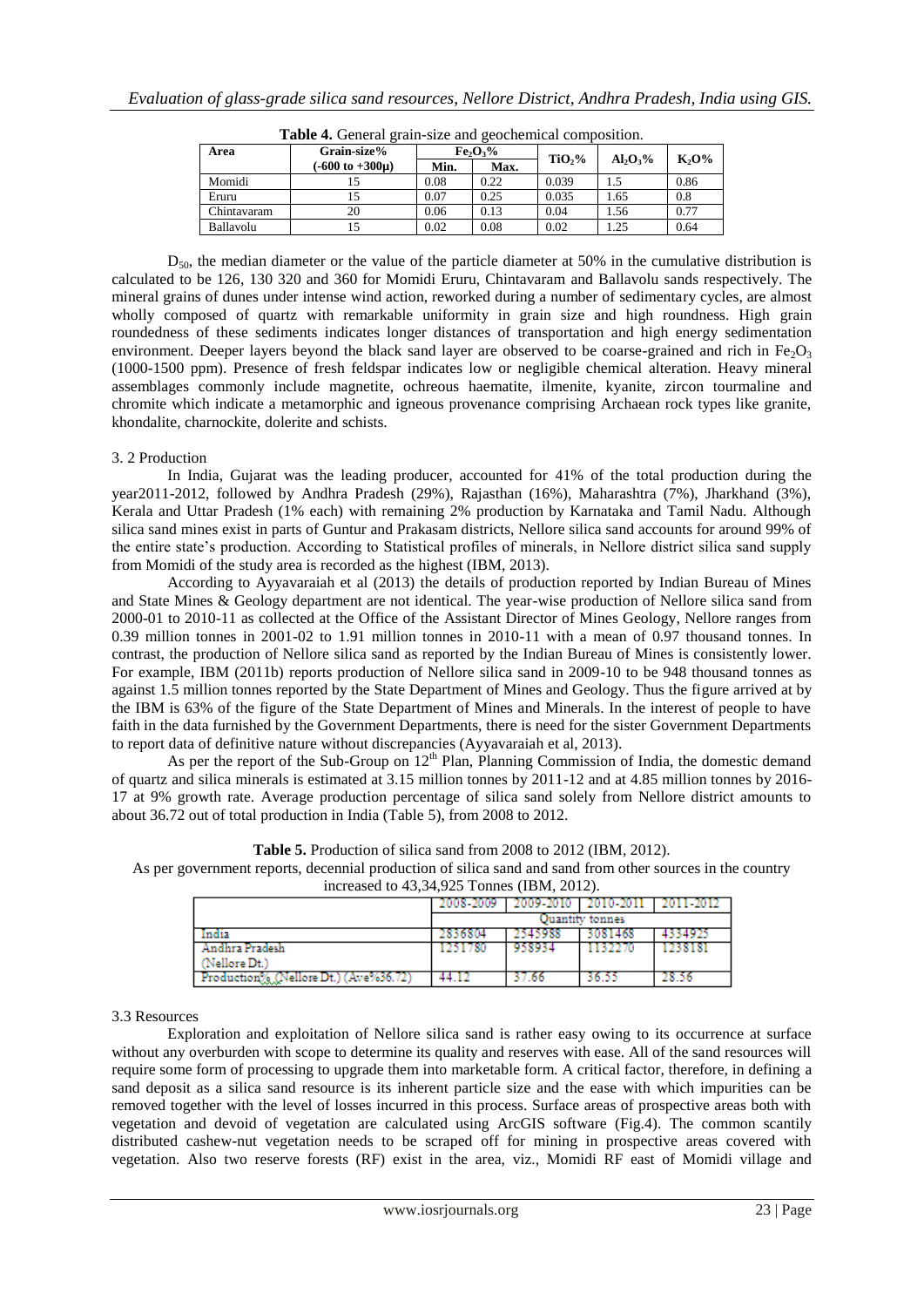Kottapatnam RF on the east of Buckingham Canal. Prospective areas falling within these RF areas need to obtain clearance from ministry of environment & forests while proceeding for a prospecting or mining lease.

The resource estimation is based on thickness, which has been encountered in the auger hole sections and also on excavated sections in active mines. Out of total 10 meter thick layer, resources are calculated for the sand column of 8 meters thickness only considering wastage caused by discarding surface sandy silt, black sand and coarse iron rich sand, which is considered as 20% of the total volume. Resources are calculated by estimating the volume of the area multiplied by specific gravity (1.54). Due to the exigencies of occurrence of water table at shallow depth, hindering further excavation, local miners are forced to move to other area for excavation, after reaching a depth of 1-2 meters and only this depth is considered for calculating resources. A technological advance in washing, processing and beneficiation technology needs to be developed to reduce iron content, hence at the current juncture, thickness of 8 meters can be considered for estimating resources of silica sand. From the above, it can be inferred that about 849 Million Tons reserve of silica sand is prospective. In Chintavaram area, black sand occurs at  $~6$  meters depth and is followed by coarse iron rich sand that is unsuitable for glass making up to a depth of 21 meters which is revealed in deepest excavation in one of the mines. Estimated resources of silica sand deposit in the study area is given in Table 6.

**Table 6.** Elements delineated from Google Earth image and Tonnage of silica sand in the study area for depth range up to 8 m.

| <b>Feature</b>                             |                    | Area (Sq.Km) |                            | Volume (Sq.m <sup>3</sup> ) | <b>Ouantity</b><br>(Million Tons) |
|--------------------------------------------|--------------------|--------------|----------------------------|-----------------------------|-----------------------------------|
| 1. Active mining area (Currently operated) |                    | 14.343       | Already mined 9.53         | 76304000                    | $117*$                            |
|                                            |                    |              | Available for mining 4.805 | 38440000                    | 59                                |
|                                            | with vegetation    | 35.204       |                            | 281632000                   | 433                               |
| 2. Prospective area                        | without vegetation | 33.935       |                            | 270680000                   | 416                               |
| Total resources available (* excluded)     |                    |              |                            |                             | 908                               |

Chemically the field and laboratory data shows that sands of Momidi area contain high Fe<sub>2</sub>O<sub>3</sub> (2100) ppm) and Ballavolu sands are observed to be containing lowest amount of Fe<sub>2</sub>O<sub>3</sub> (200 ppm) in the entire area, whereas Chintavaram sands fall in between this. From the present study, it is inferred that about 117 Million Tons of silica sand covering 9.53 Sq.Km has already mined to the possible depth until which washable sand is excavated and still about 59 Million Tons of sand is available for mining in currently active mine sites. Further 849 Million Tons of silica sand can be prospected w.r.t industry requirements over an area of 70 Sq.Km (Table 6).

## **IV. Conclusion**

Though about 117 Million Tons of silica sand has been mined approximately for the last one to two decades, from this study it is estimated that about 59 Million Tons is still available in active mines and 849 Million Tons of prospective good quality sand resources covering an area of 69 Sq.Km. is present. Out of the available prospective resources, 416 Million Tons are covered with scanty vegetation and/or reserved forest which needs to be excavated in an eco-friendly manner.

## **Acknowledgements**

Thanks are due to Mr. V. Krishnamohan, Mr. D. Umasankar and Mr. A. Venu for providing man power, infrastructure and software. Mr. T. Jayaram and Mrs. U. Jyothy, and Mr. NVN Suresh, geologists are thanked for technical assistance and Mr. G. Chandrasekhar for GIS work. Mr. Y. Ashok Kumar, Geologist, Gudur is personally acknowledged for fruitful discussions. Technical experience gained by the author at Saint Gobain India Ltd., during 2007-2008 is gratefully acknowledged and used as a knowledge base in carrying out this work.

#### **References**

- [1]. Ayyavaraiah, T, Ramanaiah, S. and Jagadiswara Rao, R, Conflicts in the Use of Dune Sands in the Coastal Zone between the Kandaleru and Swarnamukhi Rivers of Nellore District, Andhra Pradesh, India, Open Access e-Journal Earth Science Indiawww.earthscienceindia.info Popular Issue, VI (II), 2013, 1-8.
- [2]. IS:488-1980, Bureau of Indian Standards,. IS specification for glass making sands, Indian Standard Institution, New Delhi, 1980.
- [3]. IBM, Quartz & silica sand: Bull. No. 25, Training, Mining Research & Publication Division, Indian Bureau of Mines, Nagpur, 1993, 96 p.<br>IBM (2011a) Extract
- [4]. IBM (2011a) Extract from monthly statistics of mineral production February 2011 issue: 5 p. [http://ibm.nic.in/avgvalueall\\_feb11.pdf](http://ibm.nic.in/avgvalueall_feb11.pdf)
- [5]. IBM (2011b) Quartz & Other Silica Minerals (Advance Release), Indian Minerals Yearbook 2011 (Part- II), 50th Edition. [http://ibm.gov.in/IMYB%202011\\_Quartz.pdf](http://ibm.gov.in/IMYB%202011_Quartz.pdf)